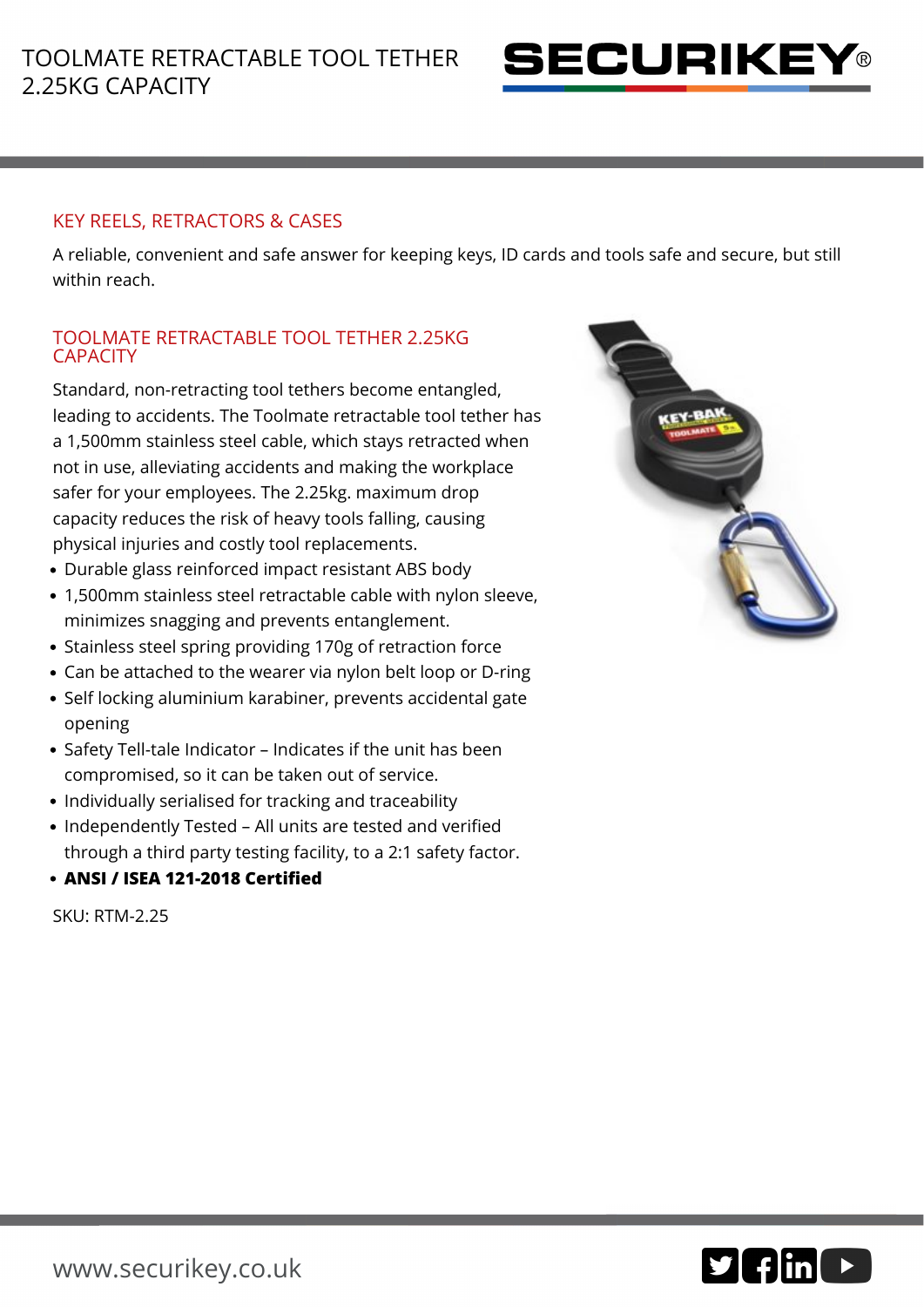

## ADDITIONAL INFORMATION

| Weight              | $0.250$ kg                   |
|---------------------|------------------------------|
| <b>Dimensions</b>   | 350 (H) x 76 (W) x 27 (D) mm |
| <b>Cable Length</b> | 1,500mm                      |

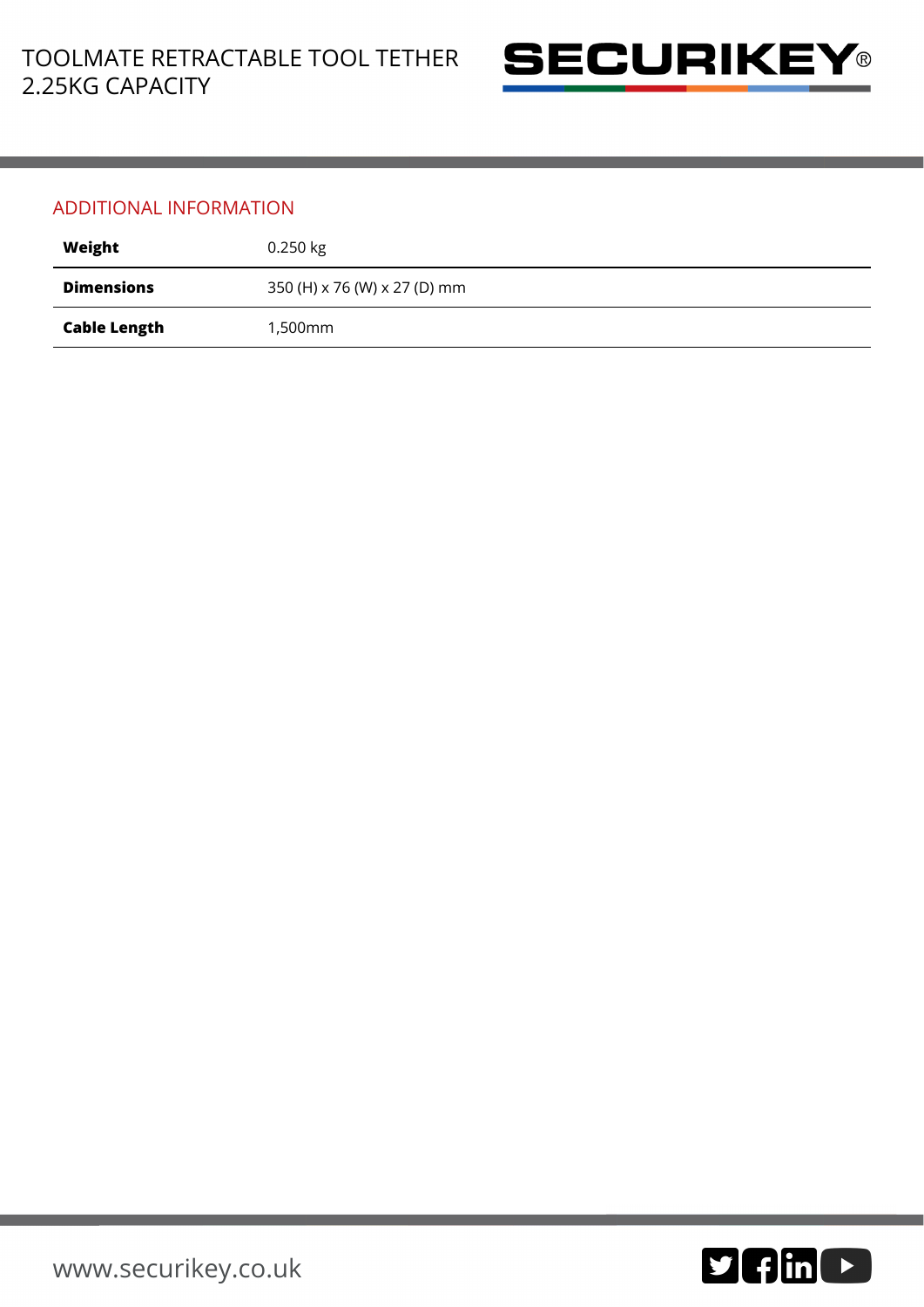

## TOOLMATE RETRACTABLE TOOL TETHER 2.25KG CAPACITY IMAGES





Toolmate Strap & D Ring Toolmate 'Tell-tale' Indicator